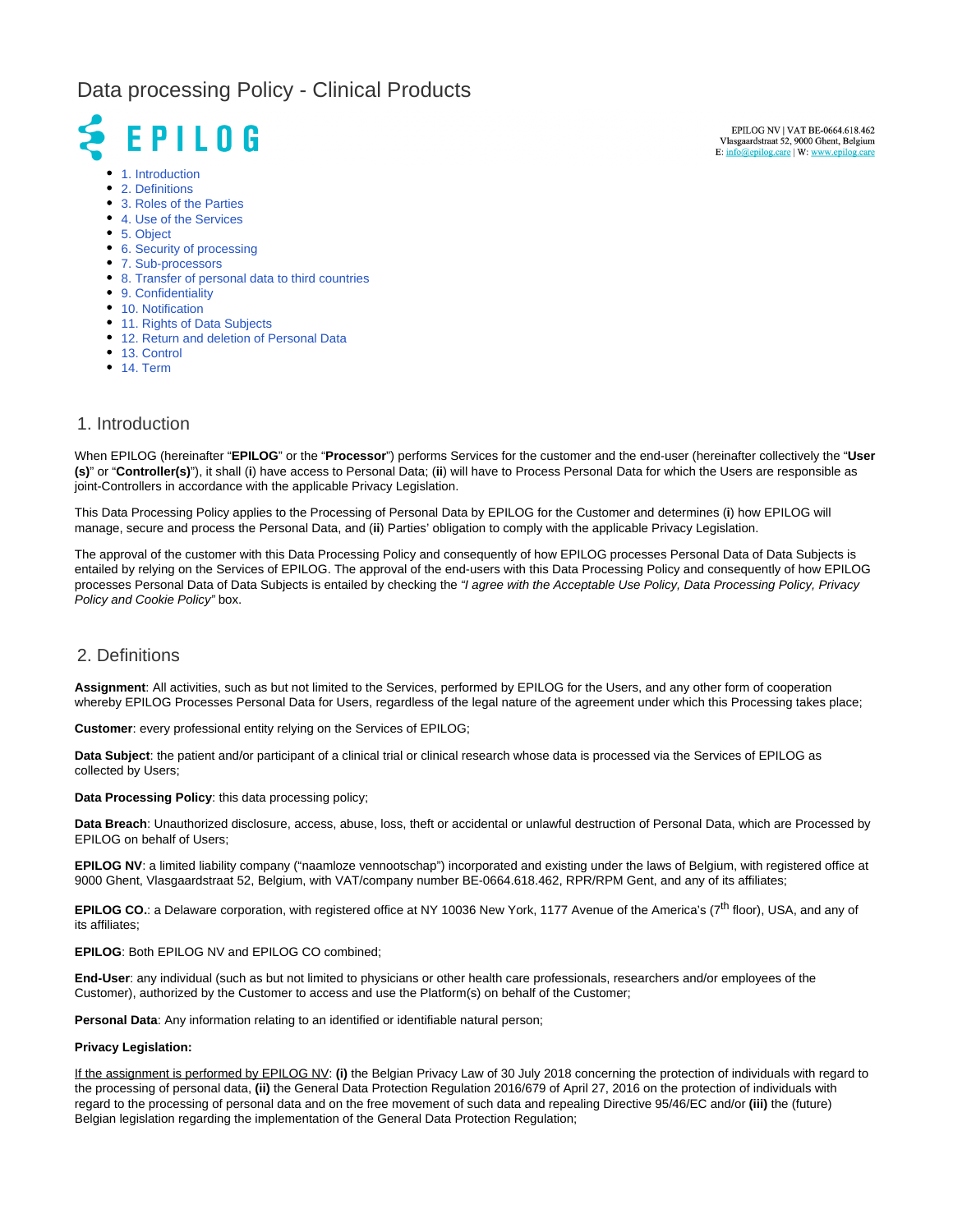If the assignment is performed by EPILOG CO.: **(i)** the Health Insurance Portability and Accountability Act of 1996, **(ii)** the Health Information Technology for Economic and Clinical Health Act and **(iii)** all rules, regulations, and related laws and acts promulgated under and in connection therewith;

**Process/Processing:** Any operation or set of operation which is performed upon Personal Data or sets of Personal Data, whether or not by automated means, including, but not limited to: collection, recording, organization, structuring, storage, adaptation or alteration, retrieval, consultation, use, disclosure by transmission, dissemination or otherwise making available, alignment or combination, restriction, erasure or destruction of Personal Data;

Services: all services provided by EPILOG to Users within the framework of the Assignment, implying the Processing of Personal Data by EPILOG;

**Sub-processor**: Any processor engaged by EPILOG;

**[Overview of personal data](https://epilogeeg.atlassian.net/wiki/external/3333554185/NDkzY2ZhNjIyYzI0NGQxZTljZmRlYTRlN2RiYjE1MmI?atlOrigin=eyJpIjoiMWY3MWE2NTM3MGMzNDc5NWEyYzQzMjlhNWYyOTQ1NDAiLCJwIjoiYyJ9):** Overview of **(i)** the Personal Data, which parties expect to be subject of the Processing, **(ii)** the new Personal Data created during the Processing, **(iii)** the categories of Data Subjects, which Parties expect to be subject of the Processing, **(iv)** the use (i.e. the way (s) of Processing) of the Personal Data, the purpose and means of such Processing and **(v)** the term(s) during which the (different types of) Personal Data shall be stored;

**[Description of the technical and organizational measures](https://epilogeeg.atlassian.net/wiki/external/3333652495/YjQ1YTY1NDkzYmRkNDgxMzgxYTRkMmJhNzUwNWFhZDU?atlOrigin=eyJpIjoiYTA4ZWYwZWI5NzhiNDg0MTk2NzI3YjY1YjM1YTlhYWMiLCJwIjoiYyJ9):** Overview and description of the security measures taken by EPILOG under this Data Processing Policy.

#### <span id="page-1-0"></span>3. Roles of the Parties

Parties acknowledge and agree that with regard to the Processing of Personal Data, the Users shall be considered 'joint-Controllers' and EPILOG 'Processor' in accordance with the applicable Privacy Legislation.

#### <span id="page-1-1"></span>4. Use of the Services

**4.1.** The Users acknowledge explicitly that:

- EPILOG purely acts as a facilitator of the Services. Hence, the Users shall be solely responsible on how and to what extent it makes use of the Services;
- The Users are solely liable for (and indemnifies EPILOG for) all acts and ommissions of the people mandated by Users to make use of the Services. Users shall inform said people of the applicable Privacy Legislation, this Data Processing Policy and/or all other relevant legislation and impose compliant use;
- EPILOG bears no responsibility with regard to adjustments and/or changes made to the Personal Data on the explicit request of Users;
- Users are solely liable and responsible for the material and/or data provided by Users, as Users are solely liable for complying with the Privacy Legislation and/or any other regulations with regard to aforementioned material and/or data;
- Users are solely liable and responsible for the data and/or Personal data created by the Services of EPILOG, as Users are the Controllers of the created data and/or Personal Data and consequently solely liable for complying with the applicable Privacy Legislation and/or any other regulations with regard to aforementioned data and/or Personal Data;
- Users shall be solely responsible to comply with all laws and regulations (such as but not limited with regard to the retention period) imposed on it by making use of the Services;
- EPILOG is allowed to use in any way (Personal) Data provided by the Users as well as any and all output created via the Services of EPILOG, upon the condition that the Personal Data is anonymized, and such use is only for statistical purposes and/or to further develop and optimize the EPILOG Services and Platforms (even after termination). EPILOG shall never use said data for any other commercial purpose or detriment to the Customer. This obligation shall, however, in no event imply that EPILOG shall not be entitled to use and/or commercialize any ideas, input, feedback received from the Users, which may serve to improve and/or expand the Services.

**4.2.** In case of misuse by Users of the Services and/or the Personal Data that was created by the Services, Users agree that EPILOG can never be held liable in this respect nor for any damage that would occur from such misuse.

**4.3.** Users therefore undertakes to safeguard EPILOG when such misuse would occur as well as for any claim from a Data Subject and/or third party due to such misuse.

#### <span id="page-1-2"></span>5. Object

**5.1.** Users acknowledge that as a consequence of making use of the Services of EPILOG, the latter shall Process Personal Data as collected by Users.

**5.2.** EPILOG shall Process the Personal Data in a proper and careful way and in accordance with the applicable Privacy Legislation and other applicable rules concerning the Processing of Personal Data.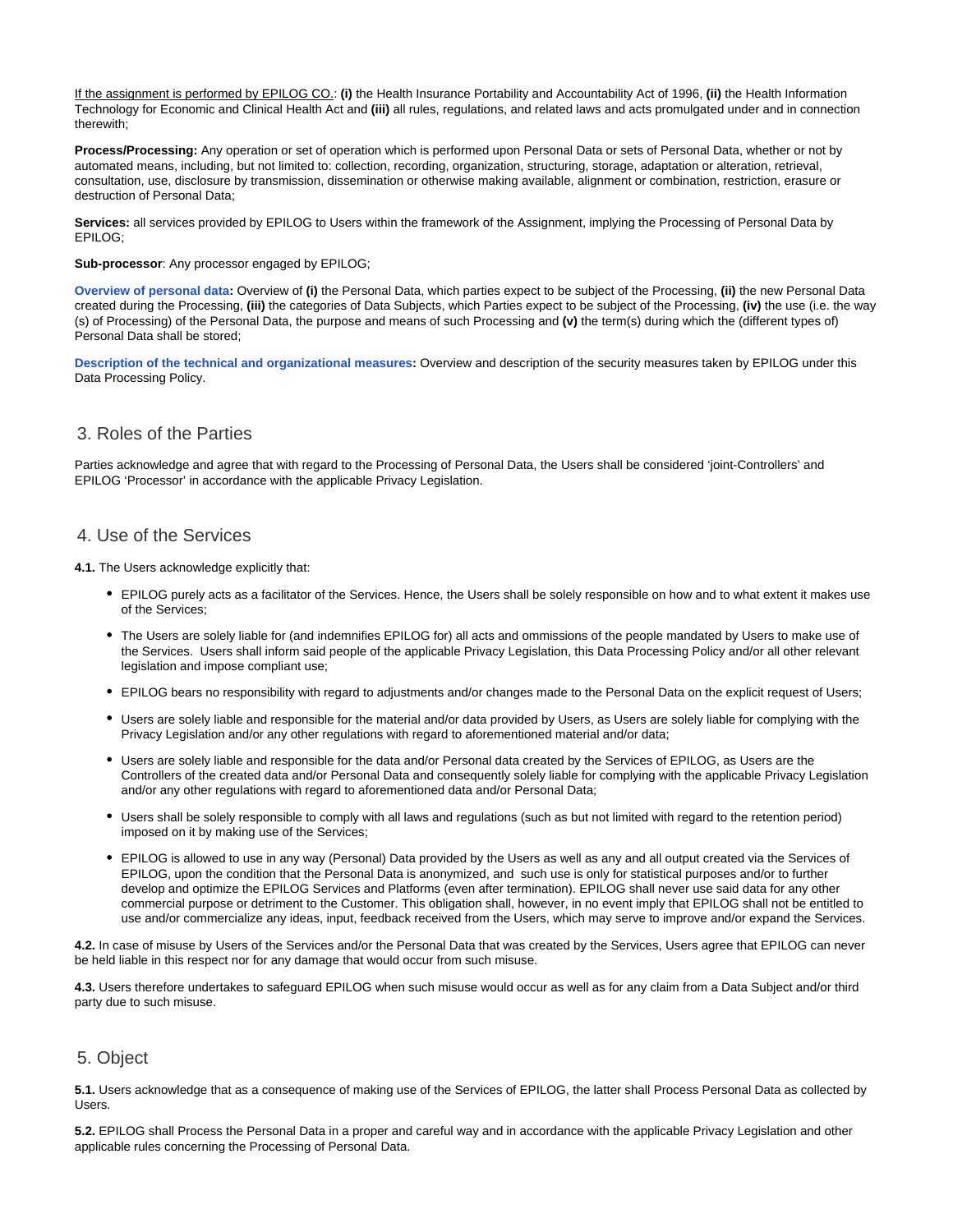More specifically, EPILOG shall – during the performance of the Assignment – provide all its know-how in order to perform the Assignment according to the rules of art, as it fits a specialized and 'good' processor (as defined in the Privacy Legislation).

**5.3.** Nonetheless, EPILOG shall only Process the Personal Data upon request of Users and in accordance with its instructions, as described in [Ov](https://epilogeeg.atlassian.net/wiki/external/3333554185/NDkzY2ZhNjIyYzI0NGQxZTljZmRlYTRlN2RiYjE1MmI?atlOrigin=eyJpIjoiMWY3MWE2NTM3MGMzNDc5NWEyYzQzMjlhNWYyOTQ1NDAiLCJwIjoiYyJ9) [erview of personal data,](https://epilogeeg.atlassian.net/wiki/external/3333554185/NDkzY2ZhNjIyYzI0NGQxZTljZmRlYTRlN2RiYjE1MmI?atlOrigin=eyJpIjoiMWY3MWE2NTM3MGMzNDc5NWEyYzQzMjlhNWYyOTQ1NDAiLCJwIjoiYyJ9) unless any legal obligation states otherwise.

**5.4.** Users own and retain full control concerning (**i**) the Processing of Personal Data, (**ii**) the types of Personal Data Processed, (**iii**), the purpose of Processing, and (**iv**) the fact whether such Processing is proportionate (non-limitative).

Moreover, Users shall be solely responsible to comply with all (legal) obligations in its capacity as Controllers (such as but not limited to the retention period) and shall have the sole responsibility for the accuracy, quality, and legality of the Personal Data, disclosed to EPILOG in the performance of the Assignment, and the means by which it acquired such Personal Data. The responsibility and control concerning the Personal Data, subject to this Data Processing Policy, shall thus never be vested with EPILOG.

#### <span id="page-2-0"></span>6. Security of processing

Taking into account the state of the art, EPILOG implements appropriate technical and organizational measures for the protection of **(i)** Personal Data – including protection against careless, improper, unauthorized or unlawful use and/or Processing and against accidental loss, destruction or damage – **(ii)** the confidentiality and integrity of Personal Data, as set forth in [Description of the technical and organizational measures.](https://epilogeeg.atlassian.net/wiki/external/3333652495/YjQ1YTY1NDkzYmRkNDgxMzgxYTRkMmJhNzUwNWFhZDU?atlOrigin=eyJpIjoiYTA4ZWYwZWI5NzhiNDg0MTk2NzI3YjY1YjM1YTlhYWMiLCJwIjoiYyJ9)

#### <span id="page-2-1"></span>7. Sub-processors

**7.1.** Users acknowledge and agree that EPILOG may engage third-party Sub-processors in connection with the Assignment. In such case, EPILOG shall ensure that the Sub-processors are at least bound by the same obligations by which EPILOG is bound under this Data Processing Policy.

**7.2.** The Processor undertakes to make a list available concerning the Sub-processors on which it appeals for the performance of the Assignment. Such list shall include the identities of those Sub-processors and their country of location. It is the Users responsibility to frequently check the list of Sub-Processors and inform EPILOG of any objections. If the Users wish to exercise its right to object, it shall notify EPILOG in writing and in a reasoned manner by the latest within thirty (30) days after the list was updated.

**7.3.** In the event the Users object to a new Sub-processor and such objection is not found unreasonable, EPILOG will use reasonable efforts to (**i**) make available to Users a change in the Services or (**ii**) recommend a commercially reasonable change to the Users use of the Services to avoid Processing of Personal Data by the objected new Sub-processor without unreasonably burdening the Users.

If EPILOG is, however, unable to make available such change within a reasonable period of time (which shall not exceed thirty (30) days following the objection of the Users), the Customer may terminate the Assignment / the Services, under the following conditions:

- The Services cannot be used by the Users without appealing to the objected new Sub-processor; and/or
- Such termination solely concerns the Services which cannot be provided by EPILOG without appealing to the objected new Subprocessor;

And this by providing written notice thereof to EPILOG within a reasonable time.

**7.4.** EPILOG shall be liable for the acts and omissions of its Sub-processors to the same extent as if it would be performing the Services itself, directly under the terms of this Data Processing Policy.

**7.5** For a list of sub-processors, please refer to [List of Epilog sub-processors.](https://epilogeeg.atlassian.net/wiki/external/3334209556/YWJkNDRhNTQzMmNmNGYxOGE1NDI2YjRiMmU3MTRhYzk?atlOrigin=eyJpIjoiMGNjOTk3Y2Q2MGIwNGIzYWEyMTcyMWY2ODZhOTY4MGMiLCJwIjoiYyJ9)

#### <span id="page-2-2"></span>8. Transfer of personal data to third countries

**8.1.** The Services are provided by EPILOG NV: Any transfer of personal data to a third country or international organization (which is not based on a request or instruction of the Customer) shall be subject to an adequacy decision by the Commission or the following safeguards:

- Closing a data transfer agreement with such recipient, which shall contain the standard contractual clauses, as referred to in the 'European Commission decision of 5 February 2010 (Decision 2010/87/EC)', or;
- Binding corporate rules, or;
- Certification mechanisms (such as but not limited to the EU-US Privacy Shield).

**8.2.** The Services are provided by EPILOG CO.: In compliance with the Privacy Legislation, personal data may be transferred or stored in any state of the United States.

<span id="page-2-3"></span>**8.3.** A copy of the used safeguards can at all times be requested via [insert email].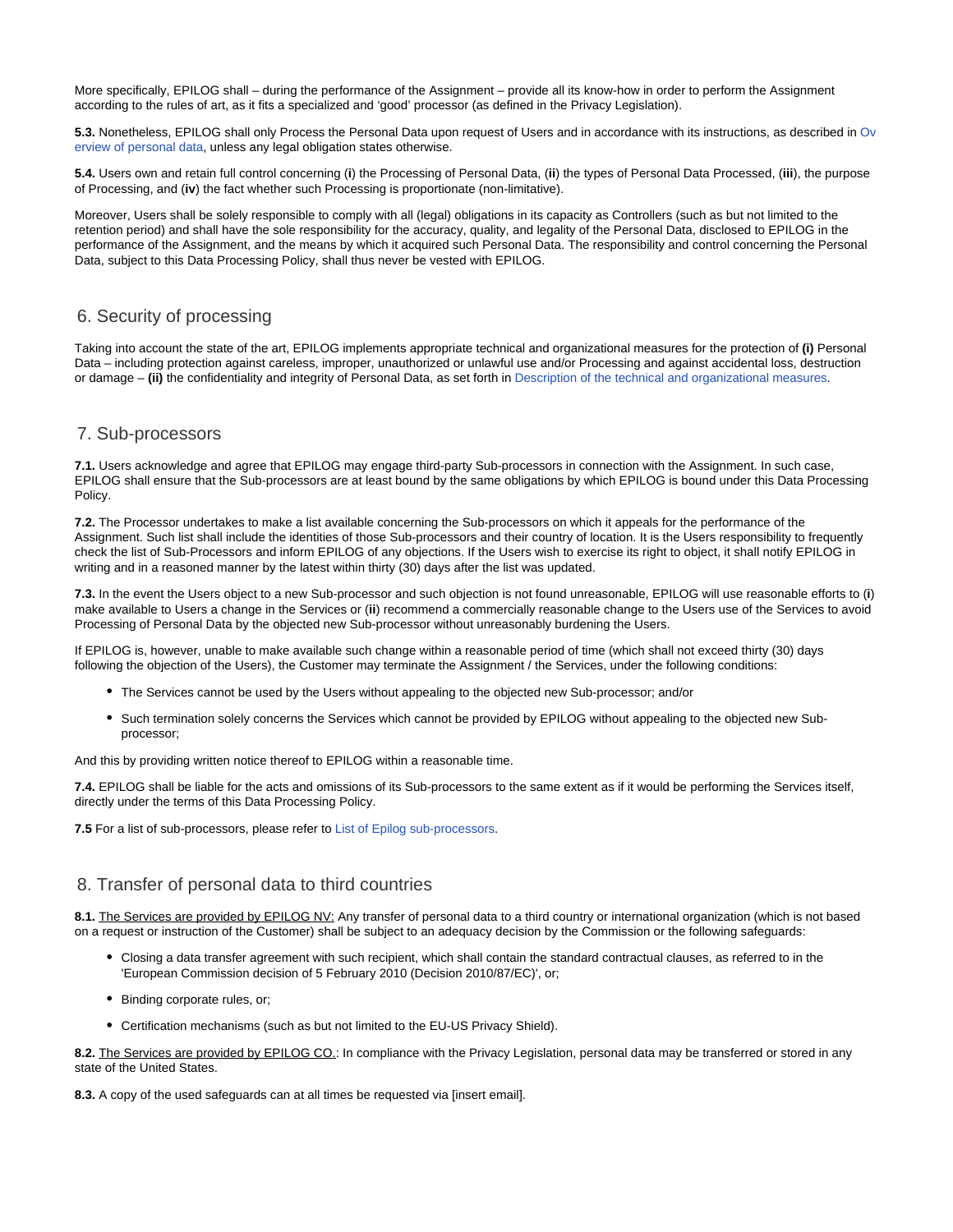### 9. Confidentiality

**9.1.** EPILOG shall maintain the Personal Data confidential and thus not disclose nor transfer any Personal Data to third parties, without the prior written agreement of the Users, unless when:

- Explicit written deviation;
- Such disclosure and/or announcement is required by law or by a court or other government decision (of any kind). In such case EPILOG shall, prior to any disclosure and/or announcement, discuss the scope and manner thereof with the Users.

**9.2.** Users acknowledge and agree that the Personal Data shall (in accordance with the Privacy Legislation) be shared with EPILOG's employees, representatives, officers, directors, agents, advisors, affiliates, subcontractors and consultants who have a need to know such Personal Data for the purposes of rendering the Services. EPILOG ensures that its employees, representatives, officers, directors, agents, advisors, affiliates, subcontractors and consultants, engaged in the performance of the Assignment, are informed of the confidential nature of the Personal Data, have received appropriate training on their responsibilities and have executed written confidentiality agreements. EPILOG ensures that such confidentiality obligations survive the termination of the employment contract.

**9.3.** EPILOG ensures that its access to Personal Data is limited to such personnel performing the Assignment in accordance with the Data Processing Policy.

#### <span id="page-3-0"></span>10. Notification

**10.1.** EPILOG shall use its best efforts to inform Users within a reasonable term when it:

- Receives a request for information, a subpoena or a request for inspection or audit from a competent public authority in relation to the Processing of Personal Data;
- Has the intention to disclose Personal Data to a competent public authority;
- Determines or reasonably suspects a Data Breach has occurred in relation to the Personal Data.

**10.2.** In case of a Data Breach, EPILOG:

- Notifies the Users without undue delay after becoming aware of a Data Breach and shall provide to the extent possible assistance to the Users with respect to its reporting obligation under the Privacy Legislation;
- Undertakes as soon as reasonably possible to take appropriate remedial actions to make an end to the Data Breach and to prevent and/or limit any future Data Breach.

## <span id="page-3-1"></span>11. Rights of Data Subjects

**11.1.** If a Data Subject requests to exercise his/her rights and the Users itself – in its use of the Services – do not have the ability to correct, amend, block or delete the Personal Data (as required by Privacy Legislation), EPILOG shall – to the extent it is legally permitted to do so – comply with any commercially reasonable request by the Users to facilitate such actions.

To the extent legally permitted, the Users shall bear the responsibility for any costs arising from EPILOG provision of such assistance.

**11.2.** EPILOG shall, to the extent legally permitted, promptly notify the Users if it receives a request from a Data Subject for access to, correction, amendment or deletion of that Data Subject's Personal Data. EPILOG shall, however, not respond to any such Data Subject request without the Users prior written consent except to confirm that the request relates to the Users to which the Users hereby agree.

EPILOG shall provide the Users with commercially reasonable cooperation and assistance in relation to the handling of a Data Subject's request for access to that person's Personal Data, to the extent legally permitted and to the extent the Users do not have access to such Personal Data through its use of the Services.

To the extent legally permitted, the Users shall be responsible for any costs arising from EPILOG' provision of such assistance.

#### <span id="page-3-2"></span>12. Return and deletion of Personal Data

**12.1.** Upon termination of the agreement between the Customer and EPILOG, the Users shall be notified by EPILOG of its possibility to export the Personal Data through the available export tools and during a six months after the termination of the aforementioned agreement.

<span id="page-3-3"></span>**12.2.** Once the aforementioned term regarding export has passed, EPILOG shall permanently delete the Personal Data resp. anonymize it.